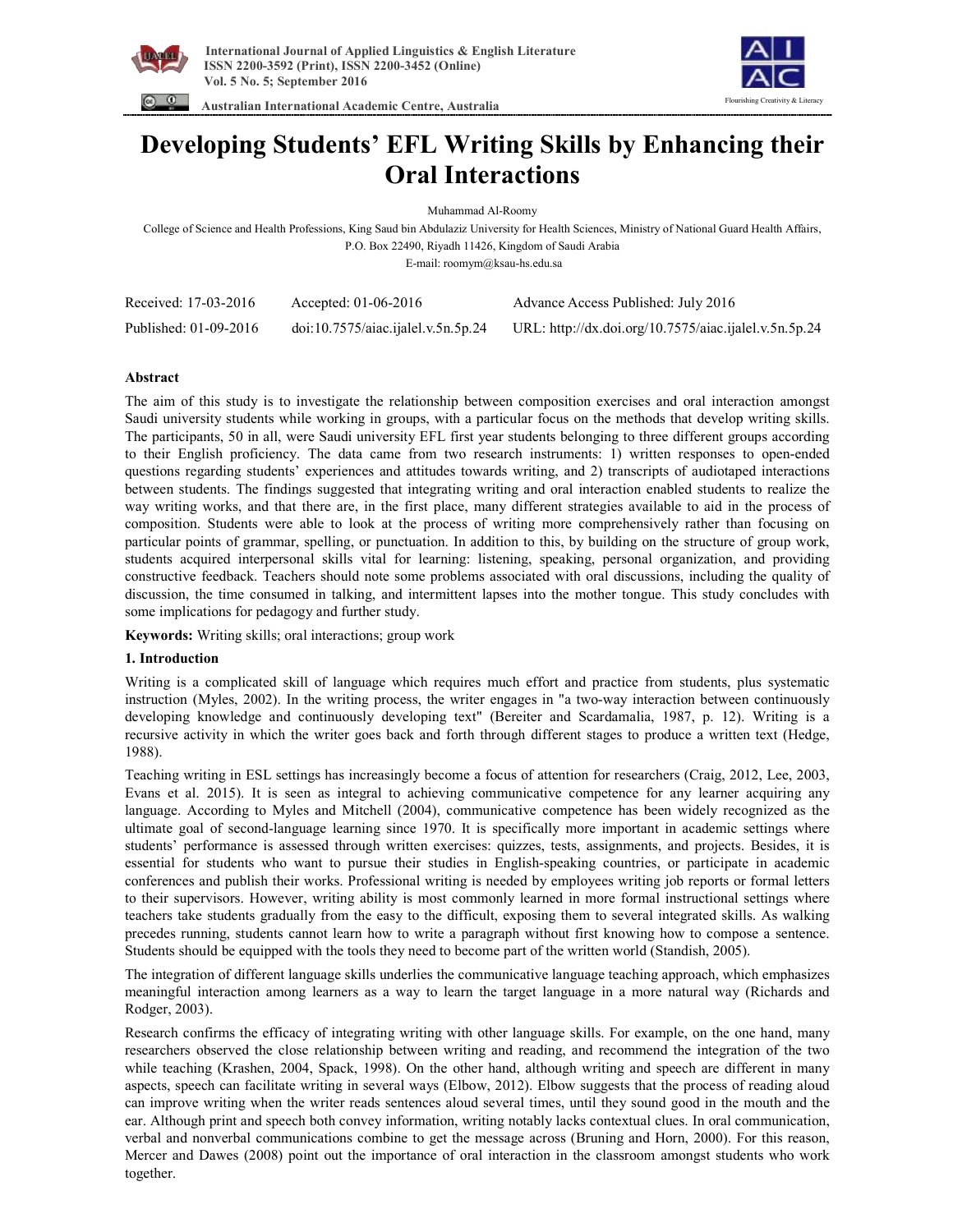#### **IJALEL 5(5):24-31, 2016** 25

In first language acquisition, Kroll (1981) discusses the interrelation of speech and writing, and asserts that the full benefit to the teaching of writing cannot be achieved unless we recognize the four phases of relationship between oral and written language. These phases are: preparation, in which children learn the basic skills of handwriting and spelling; consolidation, in which they learn how to write as they speak, expressing themselves and talking about what they already know; differentiation, grasping the differences between speech and writing and the distinctive features of each; and integration, or learning to systematically control both oral and written language, and producing better writing by focusing on the audience and the purpose of writing. Kroll (1981) asserts a strong relationship between writing proficiency and speaking proficiency in both L1 and L2. In contrast, Krashen and Terrell (1995) argue that when second-language-learners interact in meaningful tasks, they are able to comprehend language that's a step above their level, and thus progress with their language development.

Some students learning English as a second or foreign language are better speakers than writers, while others are better writers. In this study, students are presumed to be better speakers than writers of English because they come from a tradition which gives more privilege to oral skills over written skills as a cultural inheritance (Shannon, 2003, Javid and Khairi, 2011). The way they communicate in spoken English can empower them to communicate in writing. Weissberg (2006) points out that L2 writing instruction should introduce spoken and written language to students in a balanced way to encourage students to use their strengths in one area to support their weaknesses in another.

## **2. Literature review**

## *2.1 Models of writing instruction in L1 and L2*

There are many approaches to teaching academic writing in different contexts. Jordan (1997, 164), explains, "Sometimes these depend upon underlying philosophy, sometimes upon the starting point of the students, sometimes upon the purpose and type of writing and sometimes simply on personal preferences."

Writing instruction to students in L2 settings has historically gone through different phases. In 1980, much of the teaching practices of L2 writing pedagogy were based on L1 writing research despite a variety of profound strategic, rhetorical, and linguistic differences between the two (Silva, 1993, Hinkel, 2006). According to Marco (2005), fewer EFL studies focused on writing than on other language skills such as reading, listening, and speaking, because communicative approaches to language learning give priority to oral communication over written communication. Reid (1993) adds that as late as the 1970s, writing was not considered a separate skill like listening, speaking and reading but rather a support skill in language learning. Reid (1993) points out that the teaching of L2 writing has had three main approaches. First, in the 1970s, the "product approach" was dominant, where the focus was on building grammatically well-formed sentences by students in imitation of models provided by teachers. Second, in the 1980s, there was a shift to a new process called "process approach" where students were guided rather than controlled in the process of writing by using various writing skills such as planning, reviewing, and writing drafts. Barnett (1989) advises teachers to view writing as a process by allowing students to be more involved in editing their own work. Barnett maintains that making writing a student-centered learning approach is beneficial both to teachers and students because it can improve writing skills, increase students' motivation, and saves grading time. Flower and Hayes (1981) went a step further, claiming that students need to be involved on a higher level of thinking about the various cognitive processes that support writing. Flower and Hayes substantiate that the focus on pre-, during-, and post-writing stages describes physical processes in writing but does not really help in revealing the strategies and methods used by students to fulfill written tasks. For this reason, it is essential to integrate the process approach with the product approach to allow students to know the target of the written text after their involvement in the writing processes (Jordan, 1997).

Now in the twenty-first century, writing has come to be viewed as a communicative social act which combines both teacher-centered and student-centered approaches to teaching academic writing. In this approach, writing takes a step further to include the social act besides the linguistic and cognitive acts (Santose, 2010). Many researchers observe the value of social interaction in the L2 writing classroom as a phenomenon that can be used to improve the quality of writing among students (Weissberg, 2006).

## *2.2 Collaborative learning and writing*

Collaborative learning is considered an effective learning method which promotes active learning, critical thinking, a high level of student satisfaction, and long-term retention of classroom materials (Johnson and Johnson, 1989, Nunan, 1999,). Dillenbourg (1999, p1) defines collaborative leaning in its broadest sense as "a situation in which two or more people learn or attempt to learn something together".

Collaborative writing is one type of collaborative learning. Classroom community is essential for this approach when judging students' writings because they need to work collaboratively under the guidance of teacher to evaluate each other's work. Bruffee (1984) highlights that collaborative writing enables students to produce better texts than working alone. Harmer (2014) observes the benefit of writing as a cooperative activity for students that can motivate students and deepen their learning. When students are involved in the process of writing by working together, they can generate more ideas and come up with new solutions for writing problems. As collaborative work is seen as useful in teaching writing, the integration of writing with other language skills to improve writing ability is beneficial as well. Research on collaborative writing has shown positive findings in both L1 and L2 settings. For example, collaborative writing enables learners to receiving immediate feedback on the language and to be involved in different aspects of writing (Storch, 2005), allows students to gain shared knowledge and employ writing and social skills that foster a sense of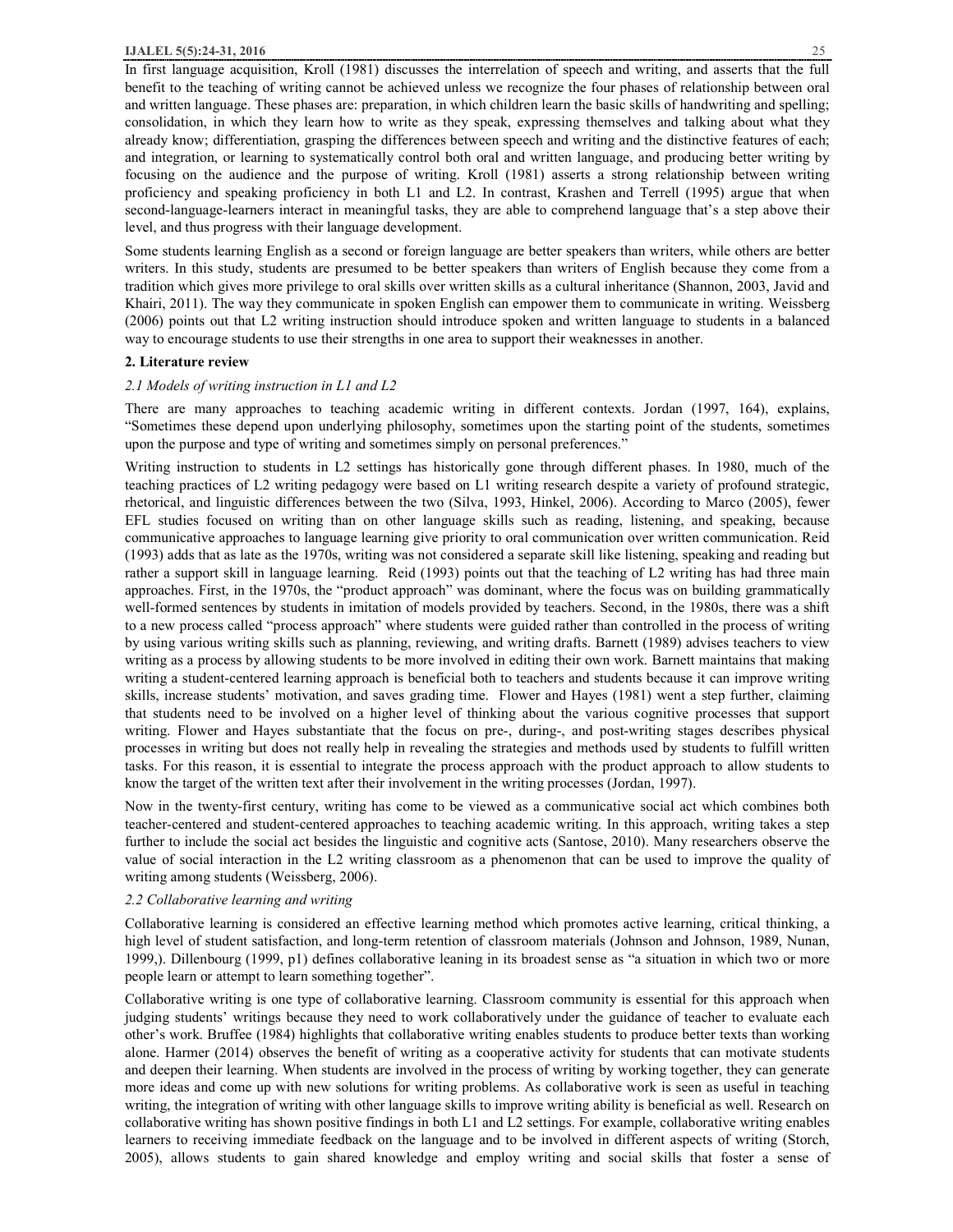# *2.3 Studies on writing*

Writing is especially challenging to Saudi students because they encountered many problems when completing different writing tasks in the different levels of their studies (Jahin and Idrees, 2012), (Javid and Umer, 2014). Al-Khairy (2013) laments that undergraduate English majors in Saudi universities are weak in writing skills and cannot construct a simple sentence without committing basic errors.

Although students know different writing strategies, they are often handicapped it comes to implementing them.

In the Saudi context, Faqeeh (2014) used two reading tests to examine the effects of journal writing and reading comprehension practice on improving the academic writing of EFL university students. The results revealed no significant difference between the two instructional techniques on students' writing performance. Al Asmari (2013) investigated the use of writing strategies to reduce writing apprehension, thereby improving writing achievement, among EFL major students. The study concluded that students who implemented more writing strategies were less anxious and therefore did better in writing, and those using fewer strategies were more anxious and were worse writers. Aljafen (2013) did a similar study, to identify the causes of writing anxiety among university students majoring in science. The study concluded that students' anxieties were rooted in their previous personal experiences, although they blamed it chiefly on deficiencies in their past English education, also citing a personal lack of confidence in writing and fear of teachers' negative evaluation. The role of affective factors such as attitudes and motivation and their relevance to proficiency was ascertained by Jahin and Idrees (2012), who observed that despite positive attitudes toward English as a foreign language, students had low proficiency in writing and low overall English language proficiency. They also discovered a significant correlation between students' writing proficiency and their overall English language proficiency. Mahmoud and Mahmoud (2014) examined how group work developed the writing skills of Saudi university students, leading them to score higher on post-writing tests than on pretests. Rajab (2013) is among the few studies of students' speaking and writing skills being improved by learning the International Phonetic Alphabet (IPA). The findings showed that phonological awareness of the written symbols enables students to pronounce and spell words well, and to write better. McMullen (2009) focused on the effects of strategy based instruction (SBI) on improving students' writing skills. Students worked as independent learners by using varied language learning strategies. The study concluded that students were able to improve the organization, coherence and mechanics of their writing through the explicit and implicit use of strategies.

In international settings, there have been many studies on the improvement of writing ability in classrooms. For instance, Standish (2005) conducted a comparative investigation on the effects of collaborative reading and direct instruction on sixth-grade students' persuasive writing skills and general attitudes toward writing tasks. Students were divided into three groups with differing levels of engagement, and the first group showed that a positive attitude led to better writing when learners were more engaged than in the other two, less engaged, groups. Landstrom and Baker (2009) considered the possible effect of peer review on students' writing, and found that students who gave peer reviews to others made more significant gains in writing ability than those who only received peer feedback. In another study, Khabiri and Marashi (2016) planned a course to teach proposal writing collaboratively to graduate students. Results indicated that collaborative work improved students' writing, increased their motivation to write and helped them to see the benefits of working collaboratively as well as competitively.

This brief survey of extant research hints at the variety of possible investigations into student writing, the causes of problems, and the many ways to increase students' writing proficiency. However, the body of research does not include a single investigation of improving writing through oral interactions. The aim of this study is to explore how oral interactions can improve students' writing skills.

# **4. The study**

# *4.1 Statement of the problem*

Like other aspects of teaching, writing can be problematic for students and it affects their educational outcomes. Of the four language skills reading, writing, listening, and speaking, writing is last and least: the last one to be mastered and the skill students can least practice outside the classroom. Inside the classroom, specifically at the university level, students learn rules of grammar and can produce many well-formed sentences with correct spelling. Yet, students still complain of making writing mistakes even at the sentence level. Most of these mistakes are related to the ability to generate ideas, lack of using appropriate words and lack of coherence. This can be seen clearly when comparing different types of writing tasks--descriptive, narrative, discursive--which are assessed differently by teachers. Teaching writing strategies is a great help in improving students' writing skills and their ability to handle writing difficulties (Graham and Perin, 2007). Teachers seldom dwell on writing instruction and much of their time is spent marking papers and proofreading students' written assignments. There is frequently greater emphasis on correcting mistakes than on providing students with strategies for improvement. This can lead to negative attitudes toward writing (Dvorak, 1986) and also leads to writing anxiety, because in this manner teachers come to be seen as givers of negative feedback (Barnett, 1992).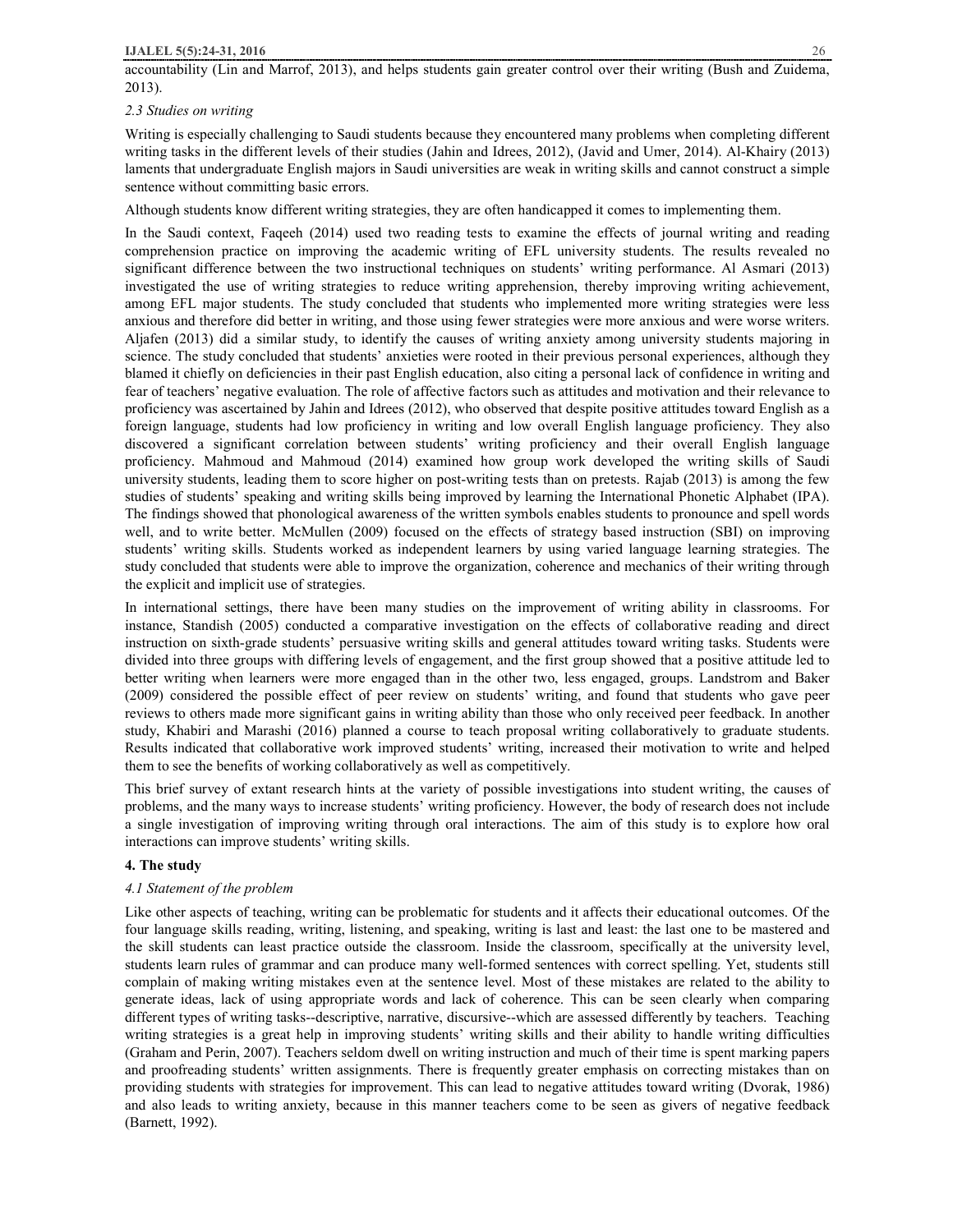#### *4.2 Participants*

The participants of this study were fifty men from a Saudi university enrolled in an orientation year in medicine. The study divides them into three groups by English proficiency level, according to their scores on a university English placement test.

# *4.3 Research question*

The intended study answers two questions:

- 1. What are students' experiences and attitudes toward English writing?
- 2. How can oral interaction improve their writing skills?

#### *4.4 Data collection and analysis*

Data were collected based on two research methods. The first is a written survey consisting of open-ended questions developed by the researcher, to elicit a detailed picture of students' writing in English. Open-ended queries invite fuller answers about students' writing habits and their attitudes toward writing. Certain themes are prevalent in the responses: previous writing experiences, feelings toward writing failure, and the students' writing skills and strategies. The second data collection came from transcriptions of ten lessons which were audiotaped. Analysis revealed the ways students used verbal interactions to complete the writing tasks and which writing strategies they often used. For data analysis, the open-ended written responses were categorized by the prevailing themes that emerged from the students' interactions; the three categories of themes used were cognitive, linguistic, and social acts, as used by Santos (2010).

#### *4.5 Tasks and procedures*

Students were trained to view writing as a three-stage process (before or pre-writing, during writing, and after or postwriting stages) focusing on the social communicative act when working together. The teacher assigned a topic for the students to write about, and encouraged the whole class to spark new ideas through brainstorming, and to share their experiences about the topic. After that, Students worked individually for two or three minutes on the given topic. Then students worked in groups of five to prepare outlines of a plan for writing. They assigned a group leader to run the discussion and report the answers. Students completed the first draft after class and handed it in to the teacher, who returned the first draft in the next class. For the second draft, students sat together and discussed the teacher's feedback and looked for ways to correct their mistakes. Finally, students worked on the final draft at home before submitting it to the teacher. During the group discussion, the teacher quietly walked around the groups, monitoring how the students interacted and providing any needed help and guidance.

#### **5. Results and discussion**

This study seeks to find the effect of oral interaction on improving writing skills. To find supporting details, the classroom observations were triangulated with the written questions prior to the study. The findings were also compared to relevant literature to find supporting or disconfirming evidence. The main research findings follow, in the analyses of open-ended questions and oral interaction.

#### *5.1 Analyzing responses to open-ended questions*

The following account gives an answer to the first research question: What are students' attitudes toward English writing?

Students expressed different views regarding their writing experiences before enrolling in the college. The majority claimed limited experience in English writing. Therefore, they saw writing as a very difficult skill to master, but they held simplistic or naïve beliefs about learning it. For example, all students defined writing as knowing grammatical rules or knowing how to spell words; none of their responses referred to writing as a complex process which incorporates many skills and strategies. Perhaps the respondents mentally defining writing as nothing more than the methods their teachers had used to teach writing, i.e., learning to string together grammatical sentences spelled correctly. One student responded, "my experience about English writing was mainly related to academic writing at schools. I have to write grammatical sentences and correct spelling." This indicated that students were not much interested in learning any more than necessary about writing, or using it for other purposes such as personal interests. A few students were in the habit of writing short English sentences via social media like Twitter and Facebook to communicate informally.

Their stories of previous writing experience corroborated what they said about their motivation to write in English. While they stated that writing was important for them to express themselves or get a better job, and they needed it badly for their studies, they all agreed that getting high marks was the only motivation to write in English. This was influenced by fear from some students that if they did not write well they would be unable to pass their examinations and pursue their studies as medical students. One student cited future examinations as his sole reason for learning: "my study force me to write in English and everything will be assessed based on my writing especially in the final exam." Evidently their competitive academic environment deprived students of seeing the value of writing outside of school, or seeing writing as something worthwhile per se. Students would be involved in writing only to get a reward. Without a clear academic payoff, students would not be engaged in the process of writing. Such replies suggest that students lack a truly intrinsic motivation to write.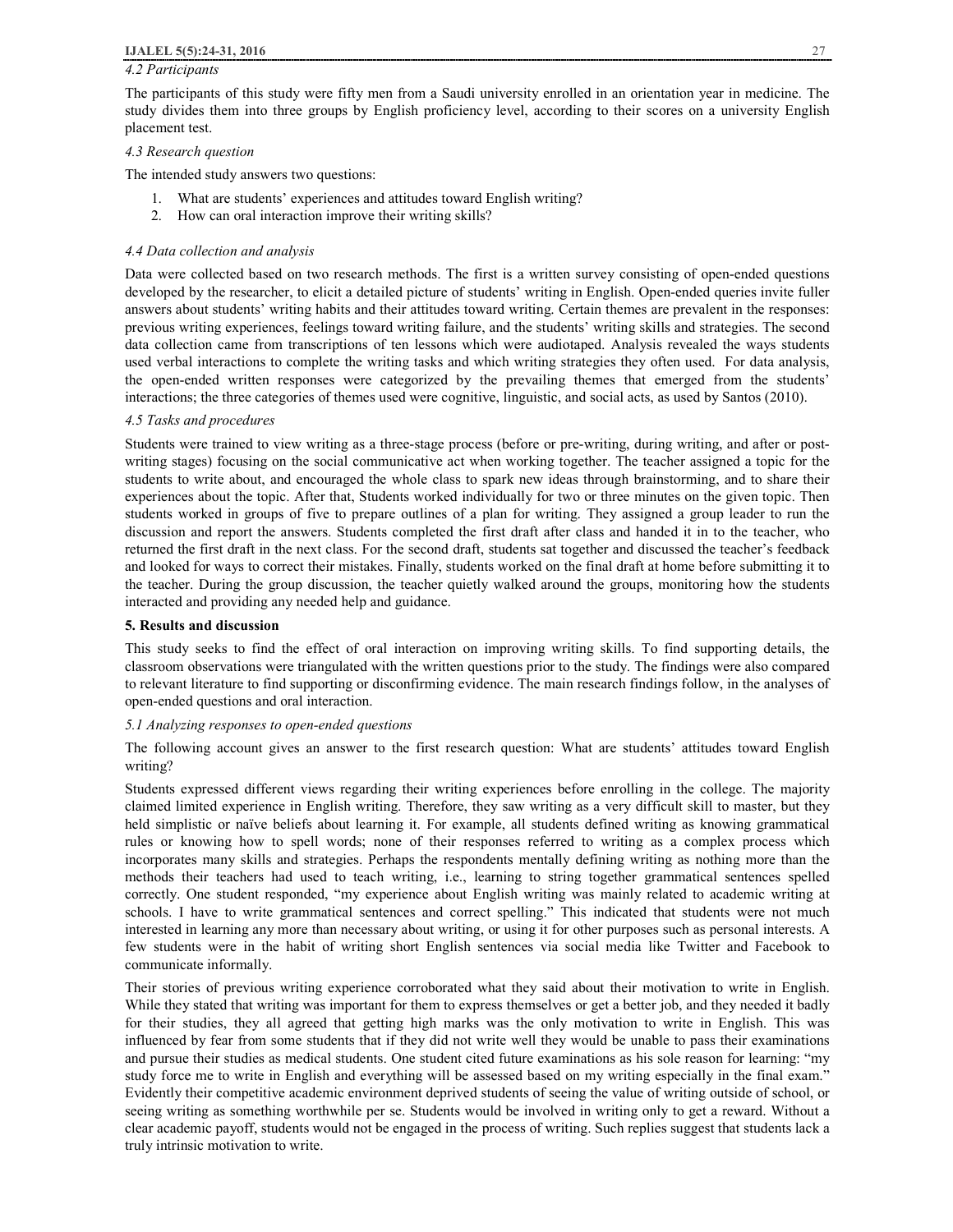#### **IJALEL 5(5):24-31, 2016** 28

Students were able to identify their feelings about writing difficulties, and used words such as "sad," "frustrated," "depressed," and "worried" to describe their inner turmoil. For example, one student wrote, "I feel frustrated when I keep trying to organize my ideas because I know a lot but I cannot express that in writing". Another frustrated student seemed to have given up hope: "actually I do not see the value of studying English here as a school subject; the only way to improve my English skills is by travelling abroad." This sentiment is typical among students who failed to solve writing problems. The English level of students in general might be an important factor affecting the way they feel. This can be seen in one answer "my English is not good. I need to improve my English before writing." This specific result is supported by other studies in the area especially in the Saudi context (Aljafen, 2013, Jahin and Idrees, 2012).

There was clearly a shortage of useful problem-solving strategies for writers. Students reported that when they encounter writing difficulties, "I search the net," "I ask my friends or one member of my family," "I ask the teacher but not always," or "I ask my classmates." Being corrected in front of the class carries a heavy stigma; students would much prefer to see their mistakes written on papers rather than serving as a public example. The idea that students are willing to ask others for help and the fear of being corrected in front of the whole class relates to one important characteristic of working in groups. Working collaboratively could be the key for such students who are willing to ask questions but wish to avoid embarrassment, because it gives students an opportunity to learn from each other and to work at their own pace in a relaxed mode. One possible reason students lack good strategies is overreliance on poor ones. This was most clearly stated by one student who described his greatest strength and weakness in writing: "I use Google Translator when I am stuck; I write sentences in Arabic to be translated into English." Another student followed an age-old method: "I use my dictionary to look up difficult vocabulary or check spelling."

Students' answers indicated many problems in writing compositions and a general ambivalence toward writing. Some of these problems were solved and others were not. Students were also uncertain of the best writing strategies to be employed or how to utilize other language skills to improve their writing abilities.

*5.2 Analyzing students' group work oral interaction* 

This is an account of the second research question, "How can oral interaction improve students' writing skills?"

To answer this question, oral interactions were discussed according to instances of learning bearing in mind the cognitive, linguistic and social acts of writing (Santos, 2010).

First, oral discussions improved students' writing skills in several ways. The following excerpt is an example of how students interacted while generating ideas about a specific medical topic:

- S1: What do you think? Shall we start with reasons and then treatment?
- S2: Better to define it first, and then give three reasons and treatment.
- S1: Can we make the topic more specific?
- S2: How, hypertension with smokers. Smokers get tired quickly, look at smokers.
- S1: Yes, and they have severe headache.

This excerpt clearly shows how two students helped one another to find the best way to start the topic. When S1 suggested a way that seemed good to him, S2 partially disagreed with him and recommended starting by defining the health problem first. Then S2 proposed narrowing the focus of the topic to make it more tractable, and gave an example for that. Moreover, S2 drew on his experience with the learned material, which turned the discussion to in a more active direction. When students were given enough time to examine ideas, they discovered better ways of presenting the topic by the way they organized it and by connecting their experiences with the existing literature. This confirms the assertion by Harmer (2014) and Storch (2005) that collaborative writing can provide substantial advantages to students while they move through the writing process.

The preceding example illustrates how two students tackled broad organizational aspects of writing. The next example shows students working out problems related to the specific details of grammar and word choice.

- S1: Why the teacher [sic.] underlined this word?
- S2: Because you cannot use "but" here.
- S1: Why? The sentence is grammatical.

S2: "But" means to show something different while [sic.]. You have to use "however" to add information and tell about something unexpected.

The transcripts showed that students spent more time when negotiating meaning and less time dealing with grammatical and textual mistakes. That was not surprising because the latter areas were more mechanical: spelling, grammar, and punctuation. Besides, teachers usually do not give exhaustive feedback related to ideas on students' papers. Typical comments in the margins are "not clear" or "rewrite the sentence." This is similar to the condition described by Zamel (1985), who found that ESL teachers misread students' pieces of writing and provide vague, unhelpful comments. Collaborative review enables students to develop their writing and to broaden their perception of writing beyond mere knowledge of grammar and spelling such as they reported in the interviews. However, group work discussion is time-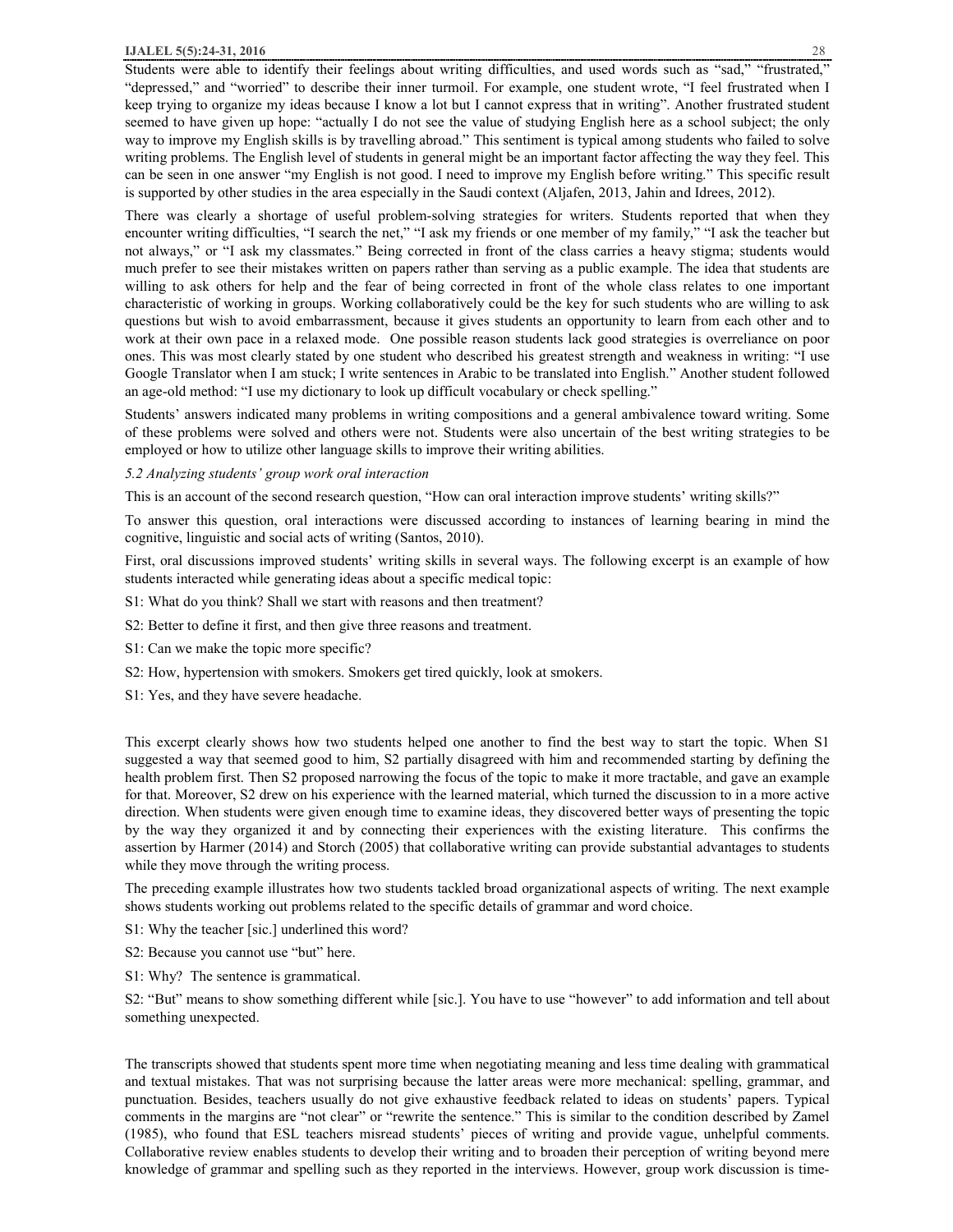Third, with regard to the quality of students' talk, I observed that when students came to discuss things related to their ideas, some of their discussions became unproductive. According to Mercer and Dawes (2008), exploratory talk is the best for learning outcomes where students engage critically and constructively to articulate their ideas and reflect on them. Mercer and Dawes classify talk into three types: 1) disputational talk in which short answers are given uncritically, 2) cumulative talk in which ideas built on each other's talk but in a critical way, and 3) exploratory talk in which ideas are shared critically and constructively. The first and second types are considered unproductive whereas the third is regarded as productive and helpful in critical reasoning (Mercer and Dawes, 2008).

Fourth, the transcript data showed that students tend to hold their conversations in Arabic, which was helpful for translation and definition of words, as well as being the language in which they can best express themselves and avoid misunderstanding. But thinking in Arabic and then translating to written English is problematic. The following shows a problem arising from overuse of "and" in discussing the bad effects of using electronic devices:

S1: Electronic devices are indispensable.

S2: Yes, but what about the bad effects?

S3: It can affect human health, and our memories, and lead to addiction, and cause fire……… (said in Arabic).

N.B. In Arabic it is very common to use the coordinate conjunction "and" to produce longer sentences while in English it looks like rambling. The problem of translation became evident when some students wrote this sentence in the outline sheet in one English sentence bristling with "ands."

Another benefit of group discussion in a relaxed environment was that students improved another skill beyond writing. They improved their interactional competence, described by Tikunoff (1985) as the need of students to learn particular patterns while interacting. This confirms earlier findings that students' writing anxiety might spring from insufficient strategies or the fear of negative evaluation from teachers (Al Asmari, 2013, Aljafen, 2013).

While working in groups, students provided one another with good feedback, which included more than just stating their answers. They suggested different writing strategies to deal with the written tasks. Ur (2003, p.110) defines two kinds of feedback:

In assessment, the learner is simply informed how well or badly he or she has performed. In correction, some specific information is provided on aspects of the learner's performance: through explanation or through elicitation of these from the learner.

The second type, correction, is more effective and positive because students can learn from it.

S1: You said, "Electronic devices cause fire"; is it correct?

S2: Yes, that is right.

S1: How I could [sic.] know, can you give me an example?

S1: Because you should handle properly while charging.

S3: Or if you use bad battery also.

In this excerpt, it is clear that students had multiple opportunities for feedback. They also received justifications for evaluating their work in such a manner.

This excerpt shows two characteristics of good feedback, starting with S1 asking a very specific question. S2's feedback was constructive because S2 offered two supporting examples. Group work enabled students to develop interpersonal skills such as listening, speaking, organization, empathy, providing constructive feedback.

## **6. Conclusion and implications for pedagogy**

The results of this study have shed some light on the impact of incorporating oral group interactions into writing instruction among Saudi university students.

The findings of the written questions before the intervention indicate that students' experiences in writing were limited and they regarded writing as a school subject, almost a necessary evil. The teaching practices of writing classes at their schools had been cumbersome, as can be seen in the way they define writing and deal with writing problems. Also, students' motivation to write was extrinsic because they engage in writing activity solely to get a good grade. Although students indicated that they implemented different strategies to write, they lacked some important strategies needed for writing. Results gained from collaborative writing revealed that working in groups allowed students not only to learn from their mistakes, but also to benefit from the mistakes of others, by avoiding such mistakes themselves. It also allowed students to evaluate their own production and progress by learning more writing strategies. By building on the structure of group work, students were able to learn interactional skills beyond their writing skills, which are important for effective language learning and lifelong learning.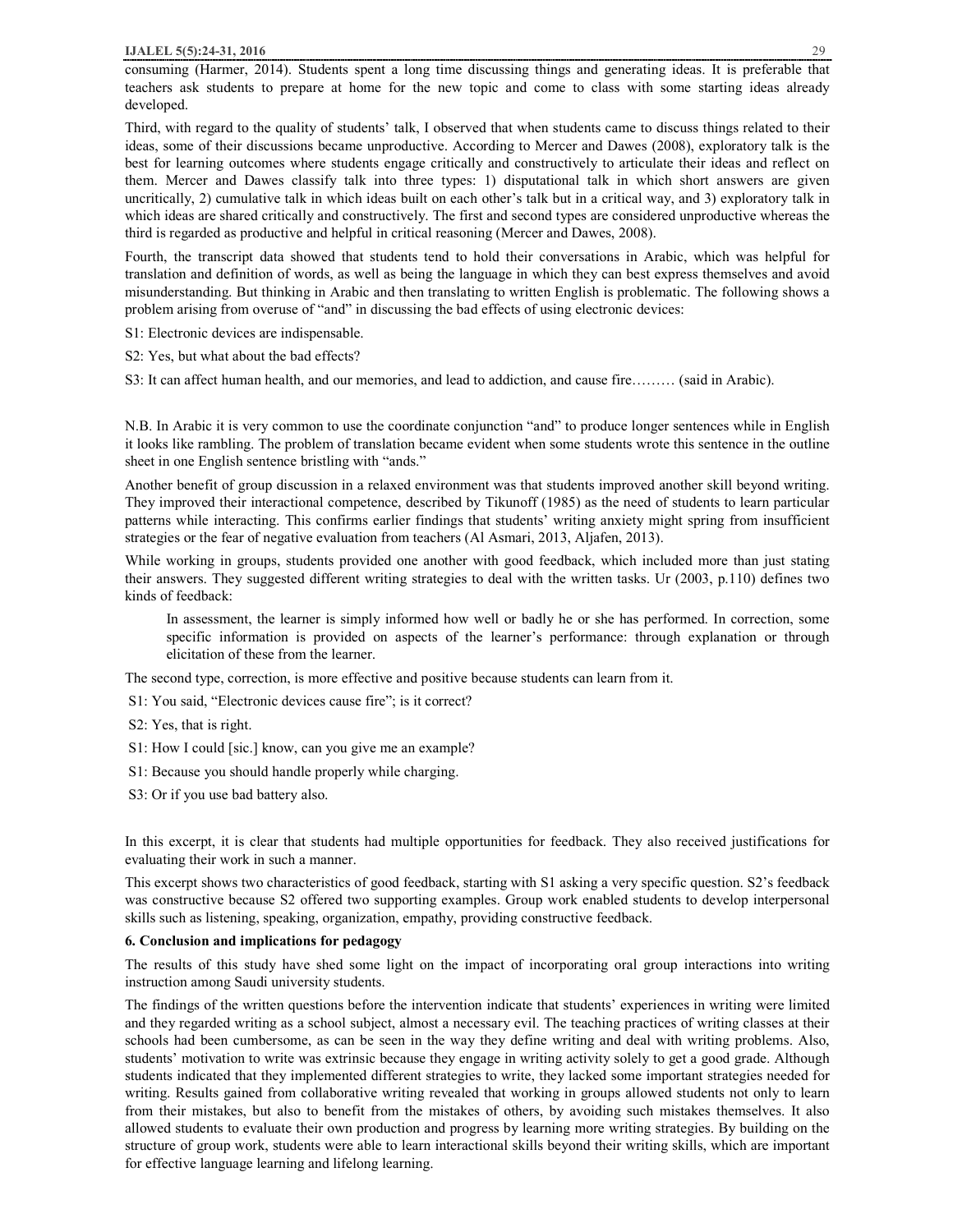Nevertheless, the integration of oral interactions with writing is not without its problems. Training students to work together and benefit from oral interactions is a long-term process that requires time and effort from both teachers and students. Finally, because of the limitations of the results, further research is needed to investigate the efficacy of oral discussions in enhancing students' writing skills in ESL/EFL contexts. Researchers might start by using larger samples with different groups at different academic levels, and integrate writing with different language skills mainly speaking.

# **References**

Al Asmari, A. (2013). Investigation of writing strategies, writing apprehension, and writing achievement among Saudi EFL-major students *International Education Studies, 6*(11), 130- 143. http://dx.doi.org/10.5539/ies.v6n11p130

AL Asmari, A. (2013). Saudi University Undergraduates' Language Learning Attitudes: A Preparatory Year Perspective, *International Journal of Asian Social Science*, *3*(11), 2288-2306.

Aljafen, B. (2013). Writing Anxiety Amongst EFL Saudi Students in Science Colleges and Department at Saudi University. (Unpublished Master Thesis) Indiana University of Pennsylvania, USA.

Al-Khairy, M. (2013). Saudi English-Major Undergraduates' Academic Writing Problems: A Taif University Perspective, *English Language Teaching*, *6*(6), 1-12. http://dx.doi.org/10.5539/elt.v6n6p1

Barnett, M. (1989). Writing as a Process, *The French Review, 63*(1), 31-44.

Bereiter, C. and Scardamalia, M. (1987). *The psychology of written composition.* Hillsdale, NJ: Lawrence Erlbaum Associates.

Bruffee, K. (1984). Collaborative Learning and the Conversation of Mankind. *College English.* 46(7), 635-652. http://dx.doi.org/10.2307/376924

Bruning, R., and Horn, C. (2000). Developing motivation to write. *Educational Psychologist, 35*(1), 25-37. doi: 10.1207/S15326985ep3501\_4 .

Bush, J. and Zuidema, L. (2013). Professional Writing in the English Classroom: Professional Collaborative Writing: Teaching, Writing, and Learning Together, *English Journal*, 1*02*(4), 107-110 Mar 2013. http://digitalcollections.dordt.edu/faculty\_work/48

Craig, J. (2012). *Integrating Writing Strategies in EFL/ESL University Contexts: A Writing-Across-the - Curriculum Approach*. Routledge.

Dillenbourg P. (1999). What do you mean by collaborative leraning?. In P. Dillenbourg (Ed) *Collaborative-learning: Cognitive and Computational Approaches*. (pp.1-19). Oxford: Elsevier.

Dvorak, T. (1986). "Writing in the Foreign Language." In: Wing, Barbara H. (Ed.) *Listening, Reading, Writing*: *Analysis and Application*. Middlebury, VT: Northeast Conference, 145-167.

Elbow, P. (2012). *Vernacular Eloquence: What Speech Can Bring to Writing*, Oxford: Oxford University Press. 14- Evans, N., Anderson, N. and Eggington, W. (2015). *ESL Readers and Writers in Higher Education: Understanding Challenges Providing Support*. Routledge.

Faqeeh, A. (2014). The Use of Journal Writing and Reading Comprehension Texts During Pre- Writing in Developing EFL Students' Academic Writing, *Studies in Literature and Language*, *9*(3),1-18. DOI:10.3968/4277

Flower, L., and Hayes, J. (1981). A cognitive process theory of writing. *College Composition and Communication.*32 , 365-387. http://dx.doi.org/10.2307/356600

Graham, S., and Perin, D. (2007). A meta-analysis of writing instruction for adolescent students, *Journal of Educational Psychology,* 99, 445–476. http://dx.doi.org/10.1037/0022-0663.99.3.445

Harmer, J. (2014). *The Practice of English Language Teaching* (4th ed.). Harlow, Pearson Education Limited.

Hedge, T. (1988). *writing*, Oxford: Oxford University Press.

Hinkel, E. (2006). Current Perspectives on Teaching the Four Skills*. TESOL QUARTERLY*, *40*(1),109-131. http://dx.doi.org/10.2307/40264513

Jahin, J. and Idrees, M. (2012). EFL Major Student Teachers' Writing Proficiency and Attitudes Towards Learning English. *Umm Al-Qura University Journal of Educational & Psychologic Sciences, 4*(1), pp.10-72.

Javid, C. and Khairi, M. (2011*).* The role of pleasure reading in enhancing reading speed and reading comprehension*. Arab World English Journal*, *2*(4), 219-256.

Javid, C. & Umer, M. (2014). Saudi EFL Learners' Writing Problems: A Move towards Solution.Paper presented at the Global Summit on Education, Kuala Lumpur, Malaysia, 4-5 March (pp. 978-967). World Conferences.net.

Johnson, D. and Johnson, R. (1989). Cooperative learning: What special educators need to know, *The Pointer*, 33, 5-10. http://dx.doi.org/10.1080/05544246.1989.9945370

Jordan, R. (1997). *English for Academic Purposes: A guide and resource book for teachers,* Cambridge: Cambridge University Press. http://dx.doi.org/10.1017/cbo9780511733062

Khabiri, M. and Marshi, H. (2016). Collaborative Teaching: How Does It Work in a Graduate TEFL Class? *TESOL Journal*, *7*(1), 179-202. doi: 10.1002/tesj.196